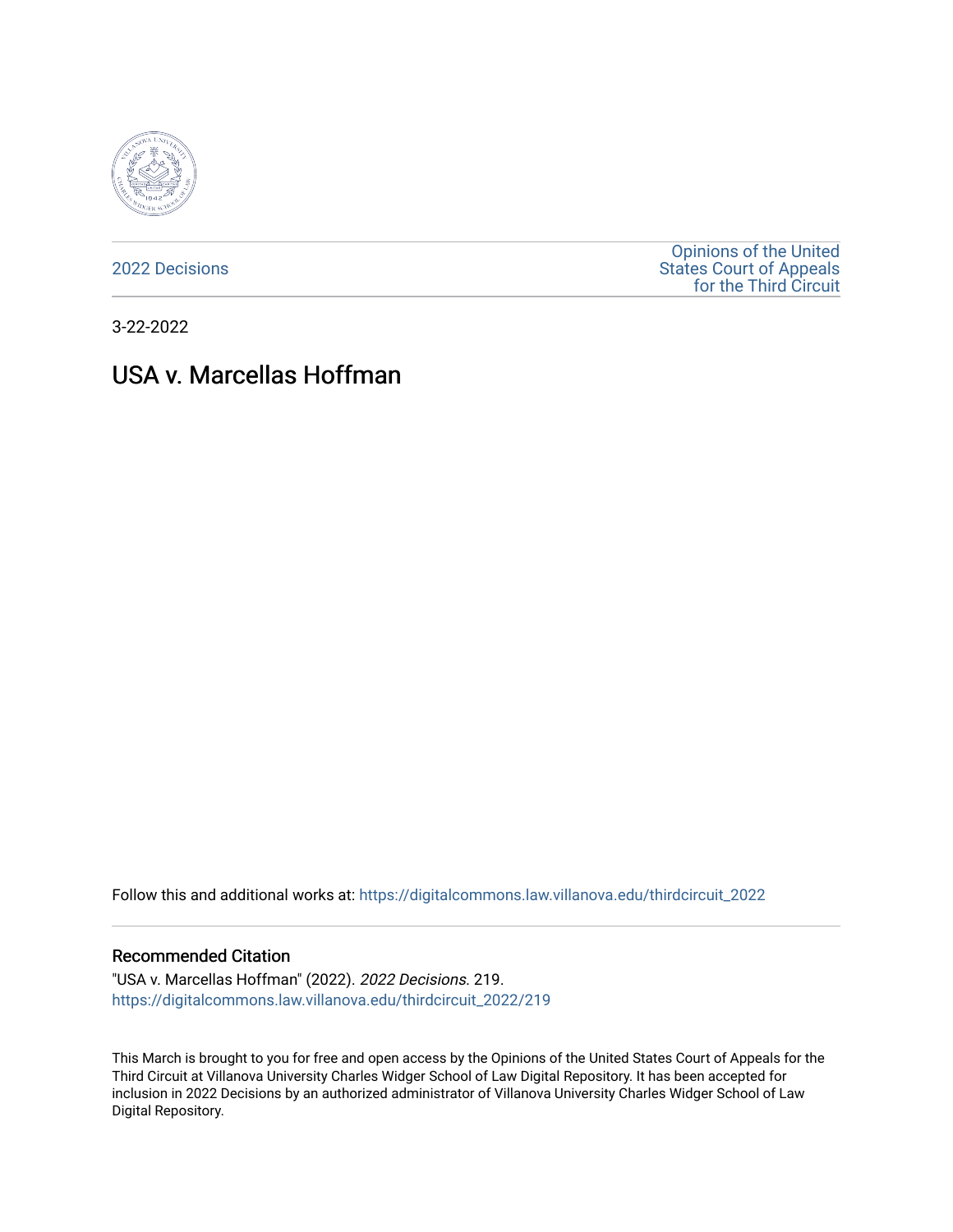### BLD-094 **NOT PRECEDENTIAL**

## UNITED STATES COURT OF APPEALS FOR THE THIRD CIRCUIT

\_\_\_\_\_\_\_\_\_\_\_

No. 21-2452 \_\_\_\_\_\_\_\_\_\_\_

### UNITED STATES OF AMERICA

v.

MARCELLAS HOFFMAN, a/k/a MOE, Appellant

\_\_\_\_\_\_\_\_\_\_\_\_\_\_\_\_\_\_\_\_\_\_\_\_\_\_\_\_\_\_\_\_\_\_\_\_

On Appeal from the United States District Court for the Eastern District of Pennsylvania (D.C. Criminal Action No. 2-01-cr-00169-002) District Judge: Honorable Joel H. Slomsky

\_\_\_\_\_\_\_\_\_\_\_\_\_\_\_\_\_\_\_\_\_\_\_\_\_\_\_\_\_\_\_\_\_\_\_\_

Submitted for Possible Dismissal Due to a Jurisdictional Defect and on Appellee's Motion for Summary Action Pursuant to Third Circuit LAR 27.4 and I.O.P. 10.6 March 3, 2022 Before: MCKEE, GREENAWAY, JR. and PORTER, Circuit Judges

> (Opinion filed: March 22, 2022) \_\_\_\_\_\_\_\_\_

> > OPINION\* \_\_\_\_\_\_\_\_\_

PER CURIAM

<sup>\*</sup> This disposition is not an opinion of the full Court and pursuant to I.O.P. 5.7 does not constitute binding precedent.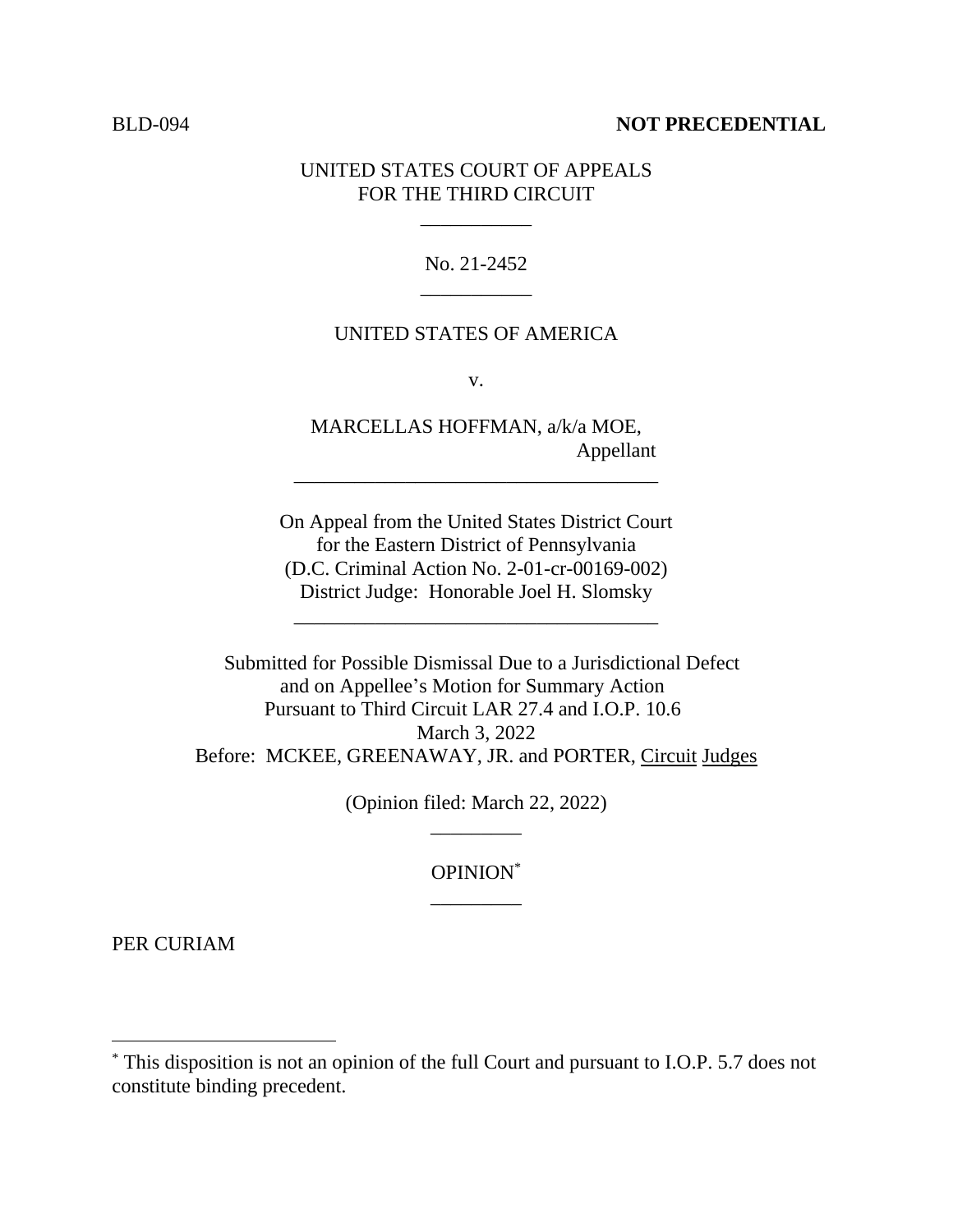Marcellas Hoffman, a federal prisoner, appeals an order of the District Court denying his motion for compassionate release. The Government has filed a motion for summary affirmance. For the following reasons, we will grant the motion and summarily affirm. See 3d Cir. L.A.R. 27.4; 3d Cir. I.O.P. 10.6.

Hoffman, who is serving a 450-month sentence for drug and firearms convictions, sought compassionate release pursuant to 18 U.S.C. §  $3582(c)(1)(A)(i)$ , as amended by the First Step Act, which authorizes criminal defendants to seek reductions of their sentences by demonstrating "extraordinary and compelling" circumstances.<sup>1</sup> He argued that he suffers from various conditions, including Type II diabetes and obesity, that make him more vulnerable should he contract COVID-19.<sup>2</sup> He also maintained that consideration of the sentencing factors outlined in 18 U.S.C. § 3553(a) weighed in favor of release, particularly in light of his rehabilitation while in prison.

The District Court recognized that Hoffman's Type II diabetes and obesity put him at increased risk because of COVID-19. However, it determined that his medical conditions were appropriately managed and did not present extraordinary and compelling reasons warranting compassionate release. Moreover, the District Court concluded that Hoffman posed a danger to the community, and that the § 3553 factors weighed against

<sup>&</sup>lt;sup>1</sup> Hoffman exhausted his administrative remedies. See 18 U.S.C. § 3582(c)(1)(A).

<sup>&</sup>lt;sup>2</sup> Subsequent to filing his motion, Hoffman contracted COVID-19.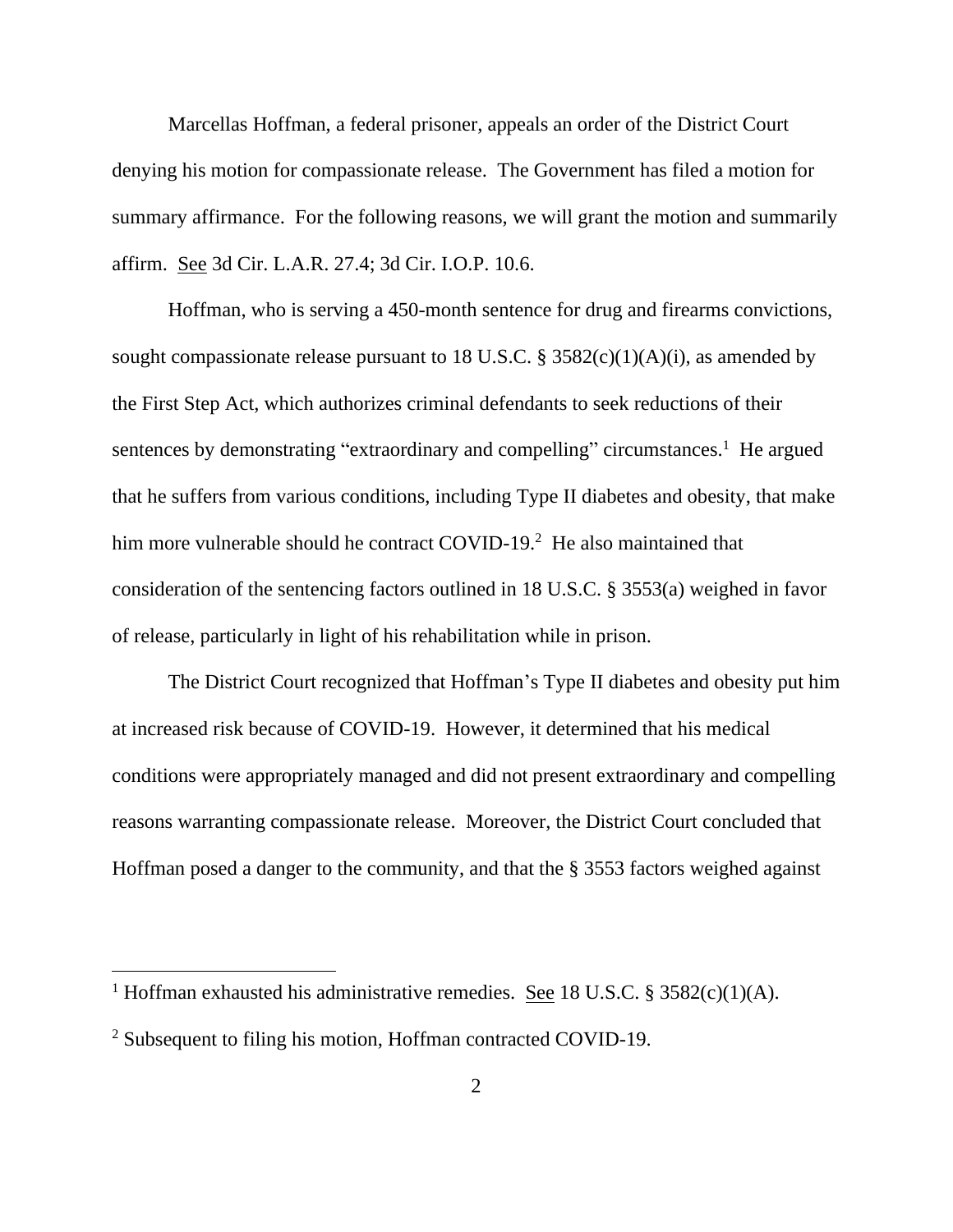his release. It therefore denied the § 3582 motion. Hoffman appealed, and the Government seeks summary affirmance.

We have jurisdiction pursuant to 28 U.S.C. § 1291.<sup>3</sup> We review a district court's decision to deny a motion for compassionate release for abuse of discretion. See United States v. Pawlowski, 967 F.3d 327, 330 (3d Cir. 2020). "[W]e will not disturb the District Court's decision unless there is a definite and firm conviction that it committed a clear error of judgment in the conclusion it reached." Id. (quotation marks and citation omitted).

We agree with the Government that the appeal presents no substantial question. See 3d Cir. L.A.R. 27.4; I.O.P. 10.6. The District Court did not clearly err in its determination that the § 3353(a) factors did not weigh in favor of release. The District Court properly emphasized the serious nature of Hoffman's offenses, his recidivist nature, and the need to deter future criminal conduct. In particular, it noted that during

 $3 A$  § 3582 motion is a continuation of the prior criminal proceeding, see United States v. Arrango, 291 F.3d 170, 171-72 (3d Cir. 2002), so, to be timely, a defendant's notice of appeal must be filed in the district court no later than 14 days after the challenged order is entered. See Fed. R. Crim. P. 4(b)(1)(A). Hoffman's notice of appeal was filed outside this time period. We retained jurisdiction but remanded the matter for the District Court to consider whether Hoffman had shown good cause for extending the time to appeal. See Fed. R. App. P. 4(b)(4). However, the 14-day period for filing a notice of appeal in a criminal case is non-jurisdictional, see Gov't of the V.I. v. Martinez, 620 F.3d 321, 328- 29 (3d Cir. 2010), and the Government has since indicated that it will not invoke Rule 4(b) but asks us to rule on the merits. See id. at 329; see also United States v. Muhammud, 701 F.3d 109, 111 (3d Cir. 2012). In light of this, we vacate the remand order as moot and exercise jurisdiction over the appeal.